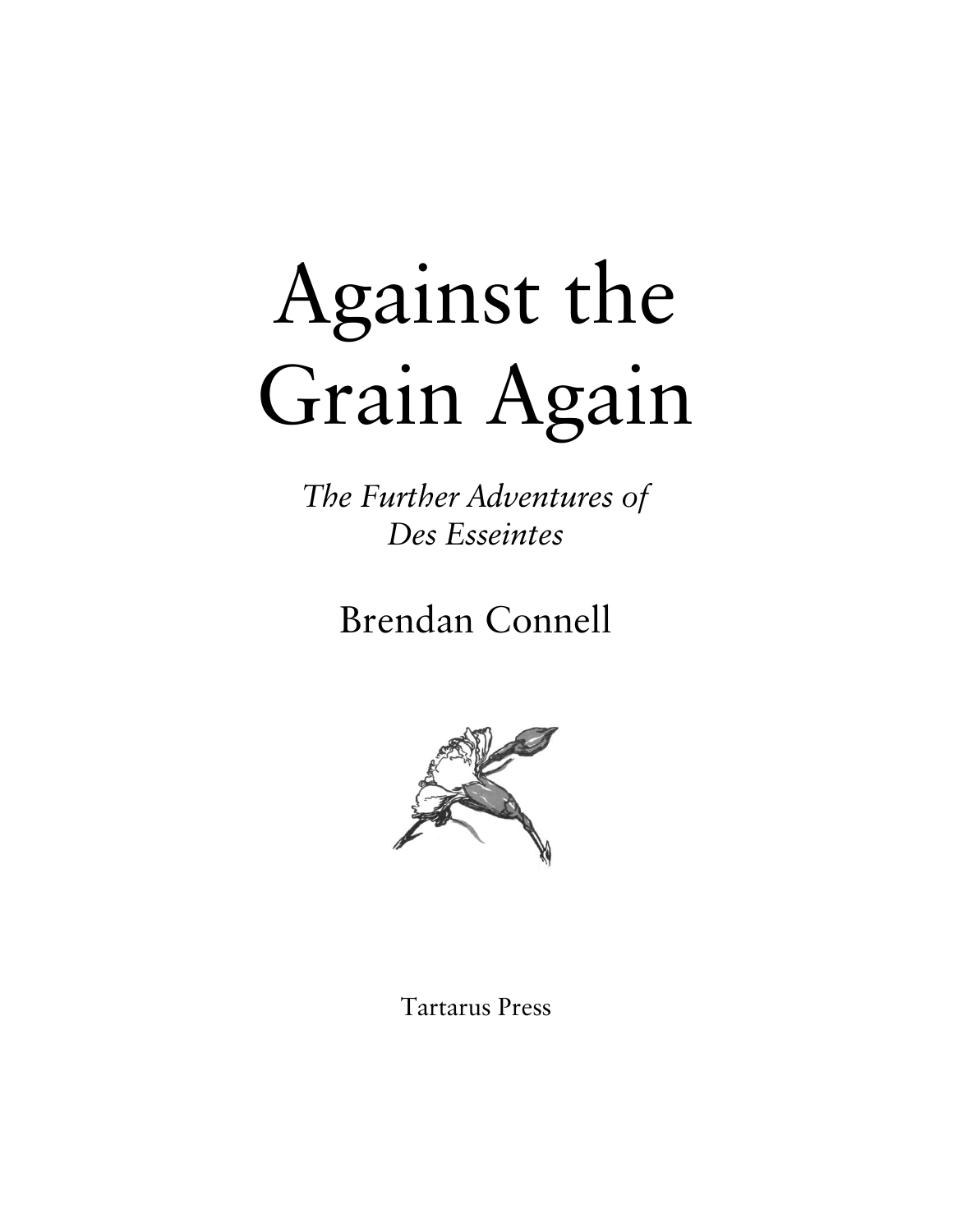*Against the Grain Again: The Further Adventures of Des Esseintes by Brendan Connell*

Preface and Chapter I

First published by Tartarus Press, 2021 at Coverley House, Carlton-in-Coverdale, Leyburn North Yorkshire, DL8 4AY, UK

© Brendan Connell

Ornamentation from *À rebours*, by J.-K. Huysmans, illustrated by Auguste Lepère, pour les cent bibliophiles (Paris) 1903

ISBN 978-1-912586-28-8

The publishers would like to thank Jim Rockhill for his help in the preparation of this volume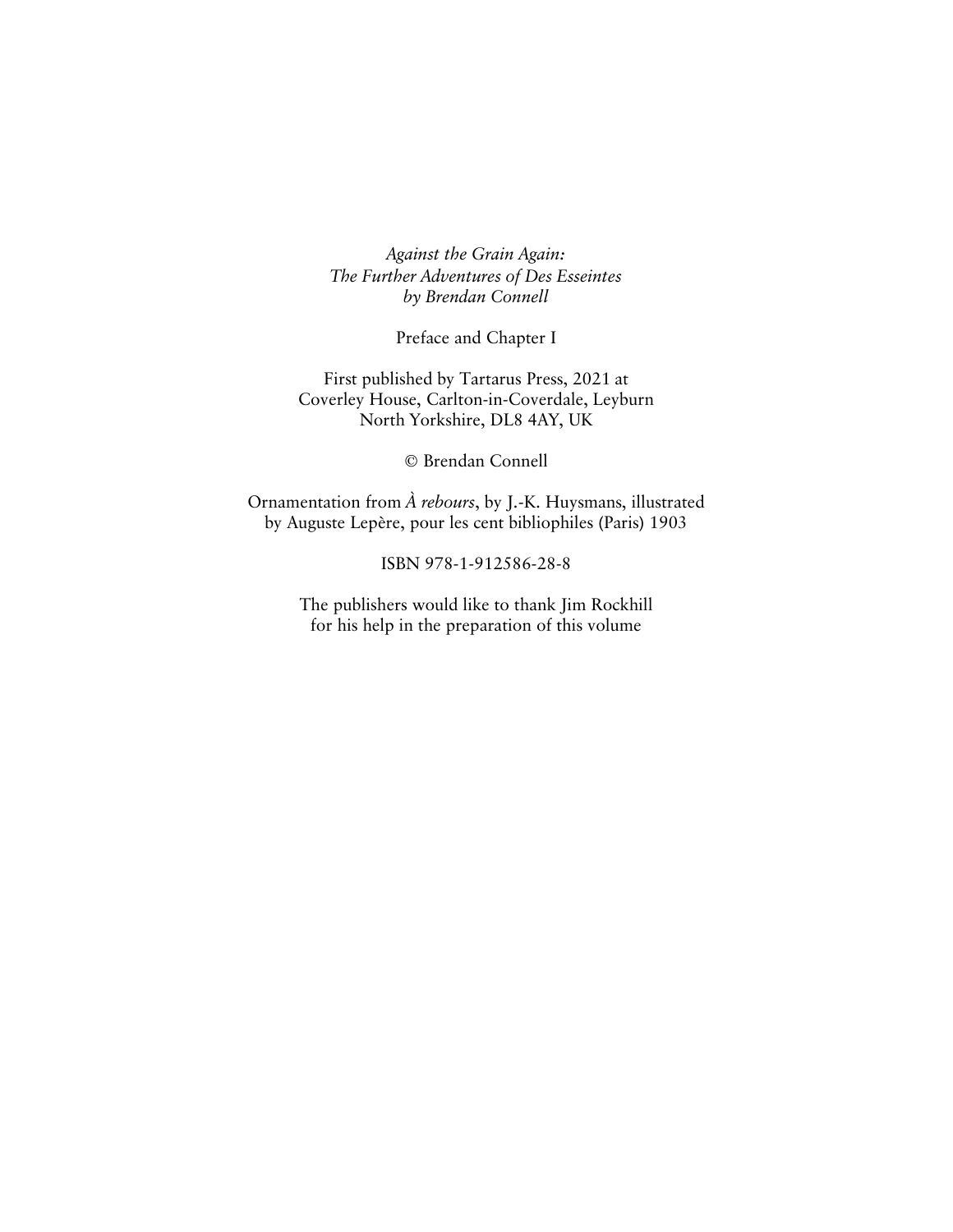# *Contents*

Preface

v

Against the Grain Again: *The Further Adventures of Des Esseintes* 1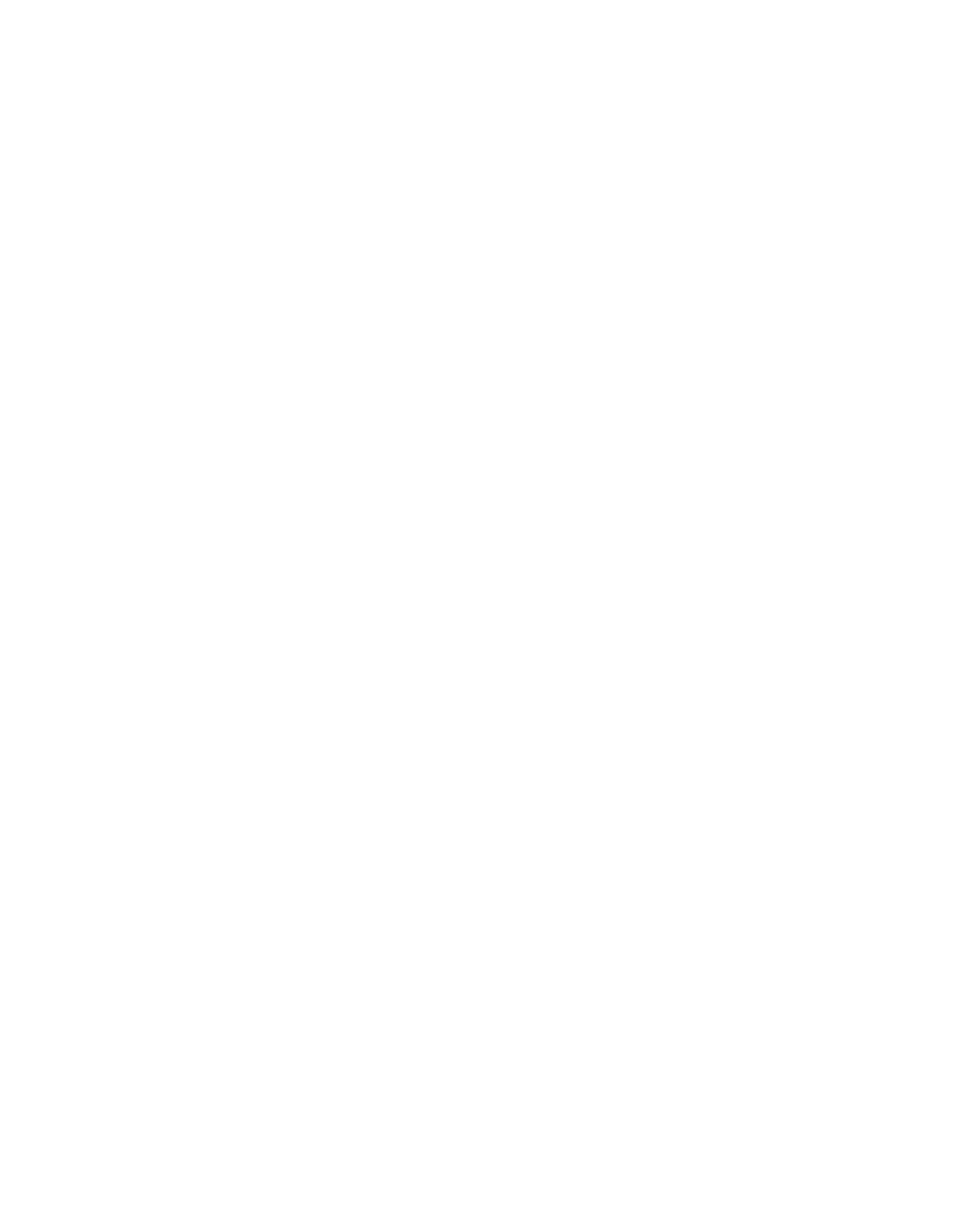# Preface

In 1884 Joris-Karl Huysmans, one of France's most intriguing authors, published *À rebours* (tr. as *Against Nature* or *Against the Grain*)—a novel intended for a select few, and one which, without formal plot structure, or the tug-and-pull of the motivations of a cast of characters, would subvert Naturalism by, instead of depicting common existence, offering a case study of an exceptional, cultured being.

The exceptional being was Duc Jean des Esseintes, the sole surviving descendent of a great house which had been degenerating for generations, who, at the beginning of that novel, is introduced as a 'frail young man of thirty, anaemic and nervous, with hollow cheeks, eyes of a cold, steely blue, a small but still straight nose, and long, slender hands'.

An entire chapter of this strange book was dedicated to the Latin Literature of the Decadence, another, in sparkling language, to precious stones, and yet another to the science of perfumes. Filled with elegant depravity, the strange, encyclopaedic novel fell like a meteorite. Casting aside the normal shackles of the genre of which Zola was the Master and Huysmans the disciple, it disturbed and puzzled the Naturalists, shocked the Catholics, and did little to delight the stiff members of the Académie Française, being called 'unhealthy', and 'absurd'.

Others, however,—more restless, inquisitive, aesthetic, or simply endowed with keener senses—were intrigued, delighted, inspired. Léon Bloy claimed the book was the work of an idealist. Barbey d'Aurevilly saw in it the presence of Baudelaire. Paul Valéry declared that it was his Bible. Oscar Wilde not only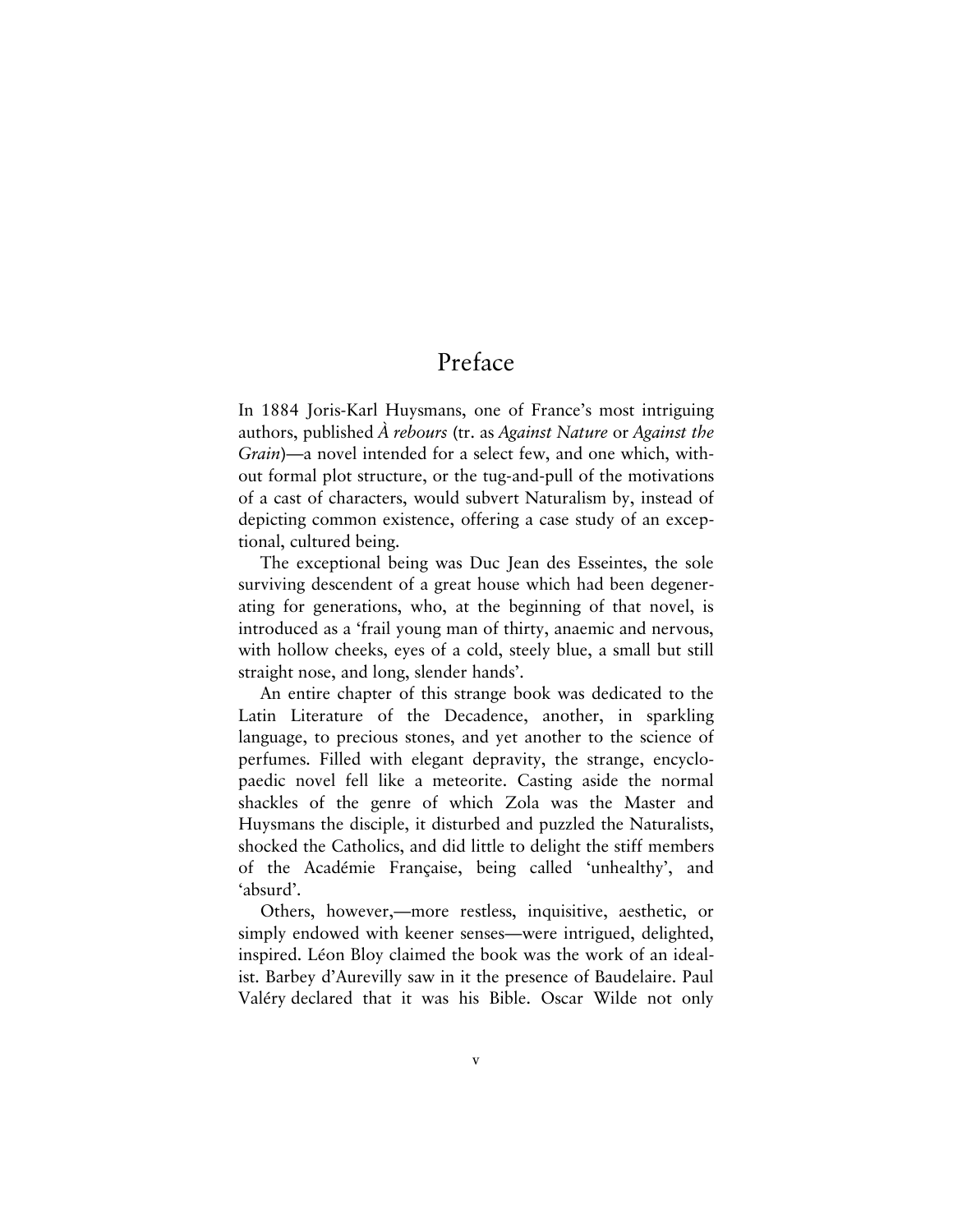#### *Against the Grain Again*

expressed his admiration, but even seems to have implanted it in his own *The Picture of Dorian Gray* as 'the strangest book' that hero had ever read.

ဢ

Around 2003 or 2004, while I was living in the village of Bruzella, in the Canton of Ticino, Switzerland, I began to write *Against the Grain Again*, with the clear idea in mind that it would be a continuation of *À rebours*, beginning just where Huysmans had left and carrying Des Esseintes to other climes. . . .

Work on the book was slow, piecemeal, more in the head than with paper and ink.

Eventually, in 2009, a fragment of sorts, which showed our hero, not directly after *À rebours*, but long after, appeared in an anthology titled *Cinnabar's Gnosis (A Homage to Gustav Meyrink*); but that was all.

Time, as tends to happen, passed, with me continuing to claim the book was 'something I was working on' though the lantern of inspiration seemed to have gone out long before. I had not the heart to pick up the dusty pieces and cobble them back together.

In the summer of 2018, however, while staying for a period in Bruzella, new ideas for the story began to come to me. Walking daily through the Stations of the Cross, past the hundred-year-old chestnut trees and the dolors of Christ, up to the old church on the hill, Huysmans seemed, once again, to speak to me, to supplement my thoughts, and point the correct path to take. I could see that much of my original method was wrong, and I decided that I would begin afresh; would half close my eyes, so the bright light of the laws of nature would be subdued and the correct vibrations would guide my hand.

And now, having completed the book, it is up to the reader to judge whether it is a success or failure, neither one nor the other, homogeneous or heterogeneous, like watching someone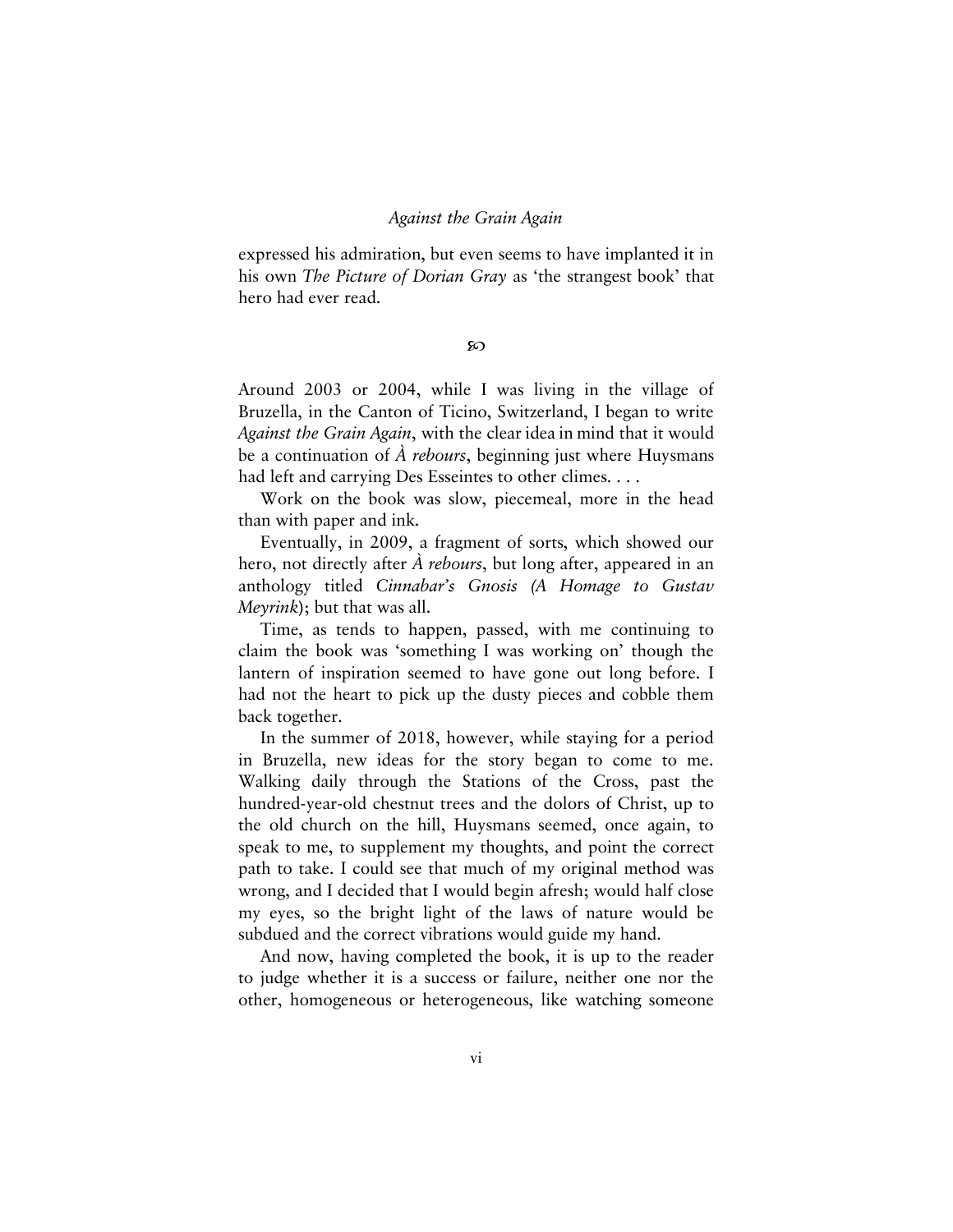#### *Preface*

who cannot swim wade into great depths, or just a simple farce. But the geometry of these 'works of fiction' is always occult, and the lips which pronounce the words are seldom one's own.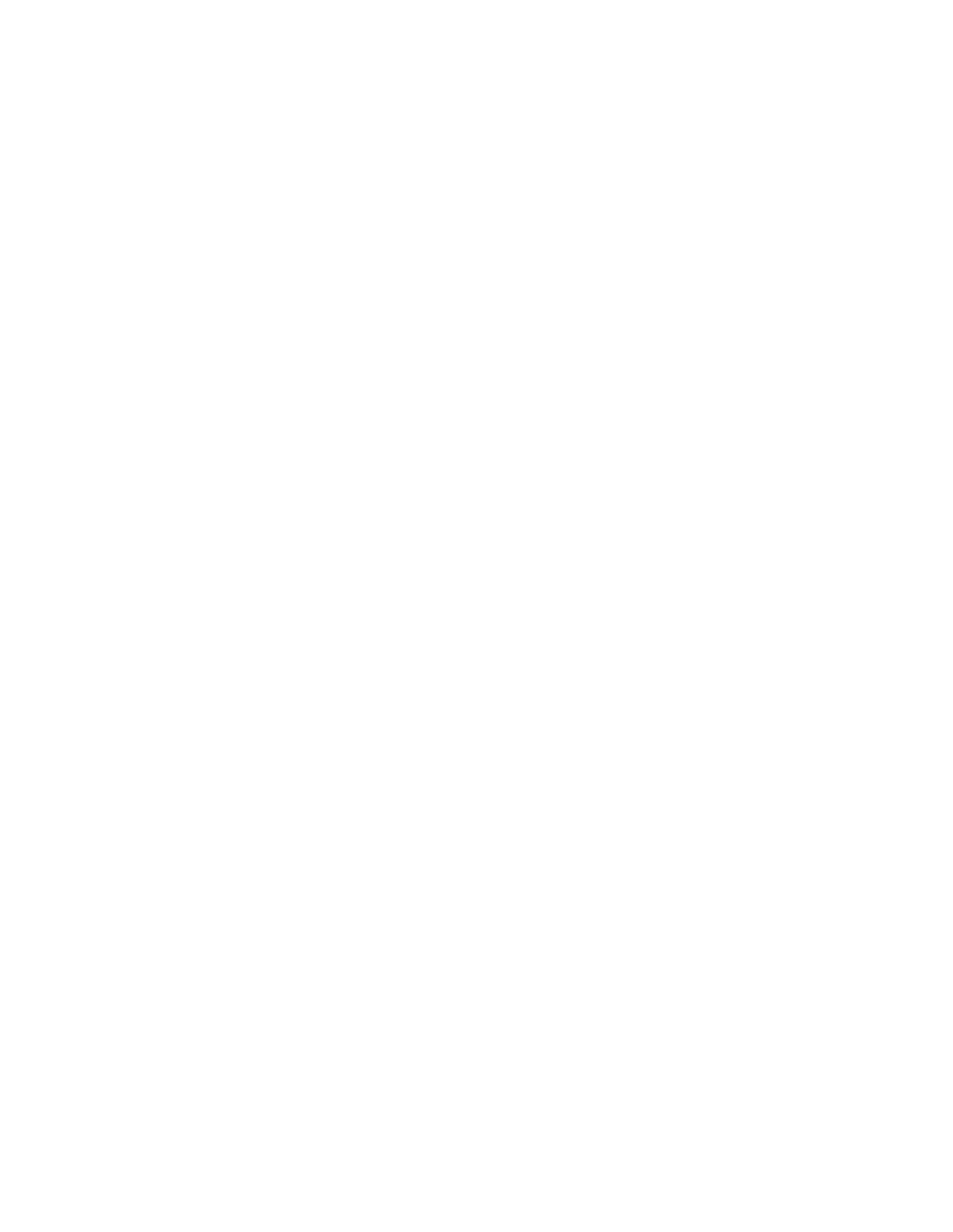## Against the Grain Again:

*The Further Adventures of Des Esseintes*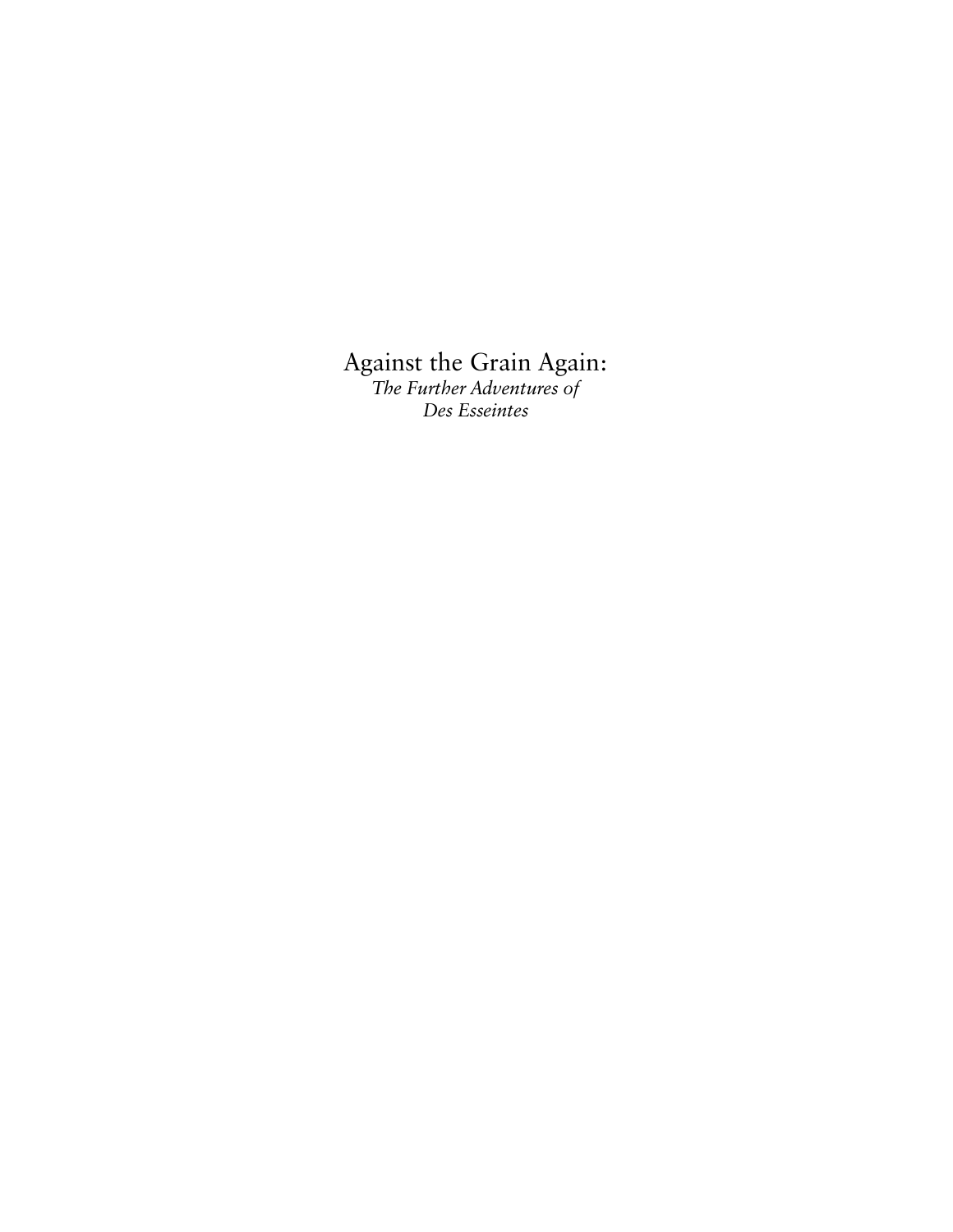For Brian Stableford, one of life's great writers.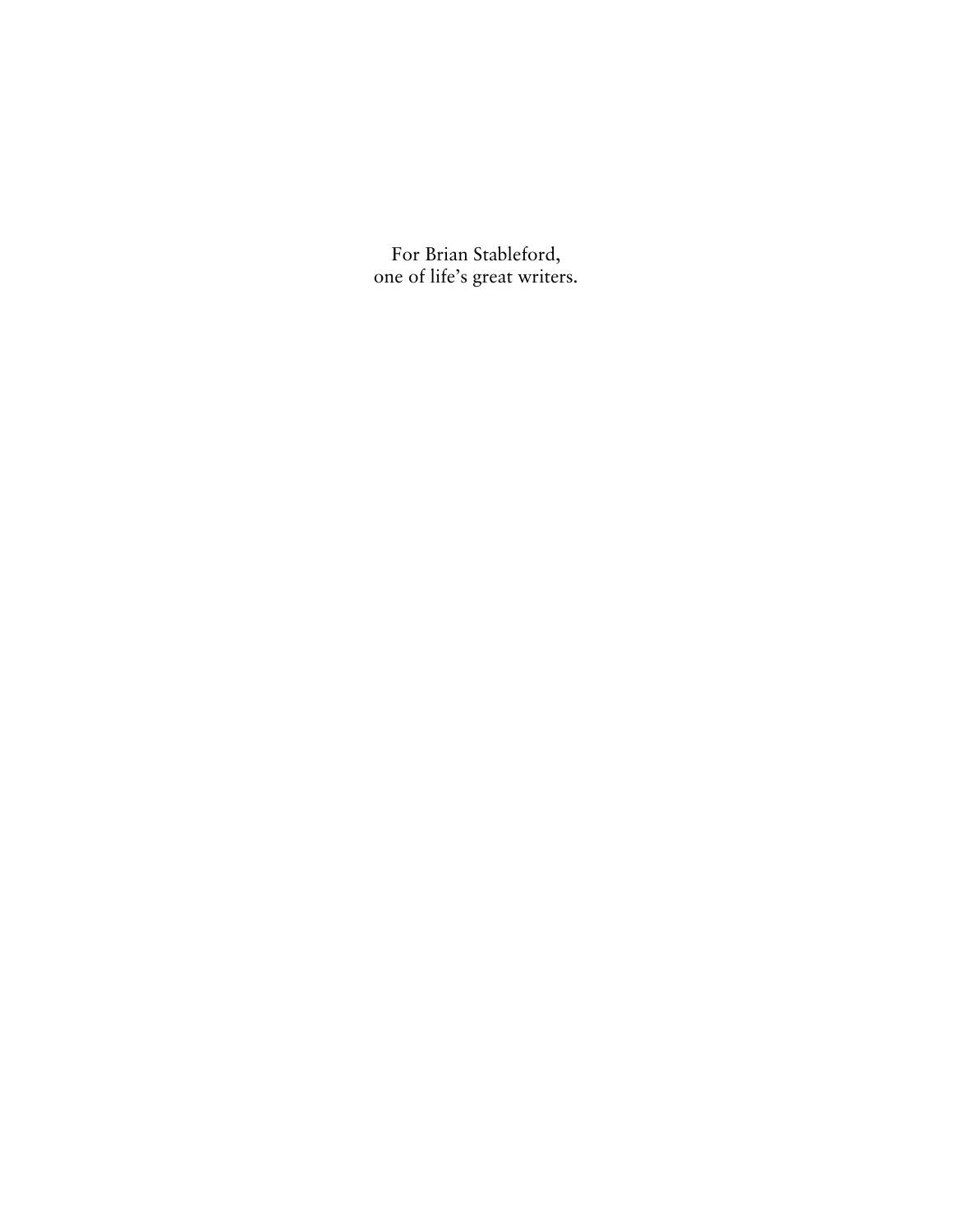The sound above was like a drum. It traversed the ceiling from left to right and then returned from right to left. There was a pause, a bang, and then a repetition.

Des Esseintes wondered what sort of person inhabited the flat above him—apparently some restless soul, unable to keep still for a quarter of an hour, some odd fellow who lived as if dancing upon hot coals.

He, Duc Jean des Esseintes, had not so much as seen that clamorous creature, but, then again, he himself had hardly been seen since he had entered this restricted cave, translocating from his place in Fontenay.

'Ah,' he murmured, pressing the fingers of his long, slender hands together so they formed a sort of pyramid, 'it cannot be said that my mental state has been much improved by this latest lodging. No doubt above me I have a maniac, some sort of obsessive, who trudges about at all hours, making the plaster of the ceiling tremble and crack as if it were under the vibrations of an armed force. Below me, is some cacophonist, a fellow who, at the most inopportune time shrieks out a tune by Saint-Saëns or Saverio Mercadante on that most abominable of inventions: the flute—and at others is heard talking to himself, mumbling, as if in constant prayer. Indeed, the only occupant who seems to have the least reserve is the stout gentleman opposite, who tiptoes gently about and whose presence I

I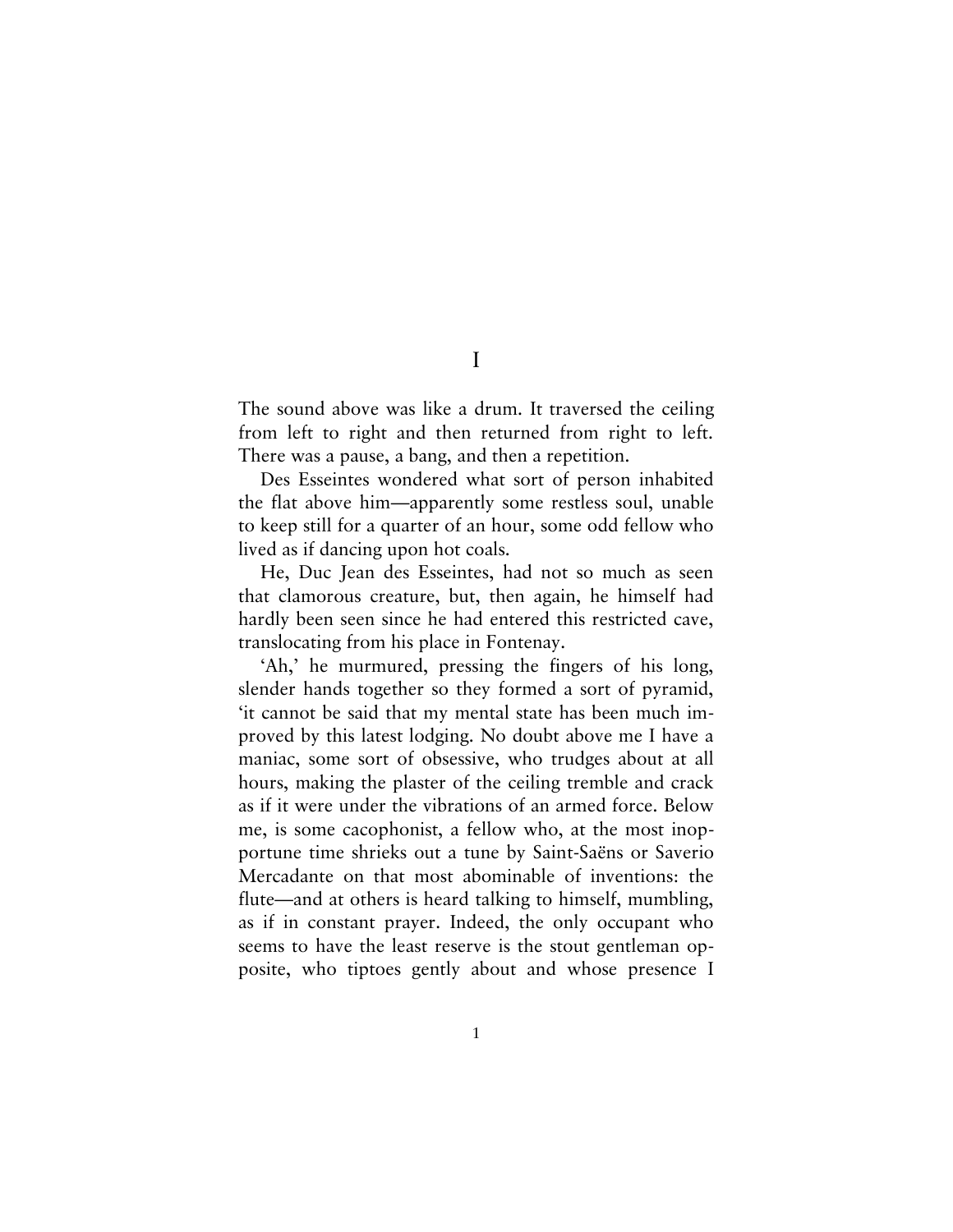would be wholly unaware of, if I had not one day seen his back receding down the stairway.'

Buried in an armchair, his eyes slits of cold displeasure, Des Esseintes contemplated his existence, which seemed not unlike that of some bird of rare plumage confined to a cage, left to peck at a few old and tasteless seeds.

He had been living this way for some months—with curtains drawn, a true son of his mother, a woman who could not stand light or noise and who would have a nervous fit at being subjected to the bark of a dog or being forced to issue out of her house for any period on a sunny day. He had, for countless hours, sat there, brooding on his past, on the decayed state of his mental faculties wondering if he should have trusted those doctors at all . . . for his mind, to him, seemed to have softened—to have become somewhat pulpish, like the flesh of an over-ripe apple or a pamphlet left in the rain.

It might indeed have been preferable if, in imitation of Quintus Fulvius Flaccus, he had hung himself in his bedroom, or like Amphicrates, had simply starved himself to death, at least avoiding a drawn-out conclusion—an endless parade of vulgarity—a circus of dullness—installed in this city apartment, like some civil servant or failed bachelor merchant—reduced to a single servant who only appeared during certain set hours and lived elsewhere.

The only thing he would need to round out the picture would be to find some low-born mistress—a seamstress maybe—someone to make the nights even more unbearable, who would drown out those silences with shouts and baying such as one might hear at a market or street fair, making sleep even more unattainable.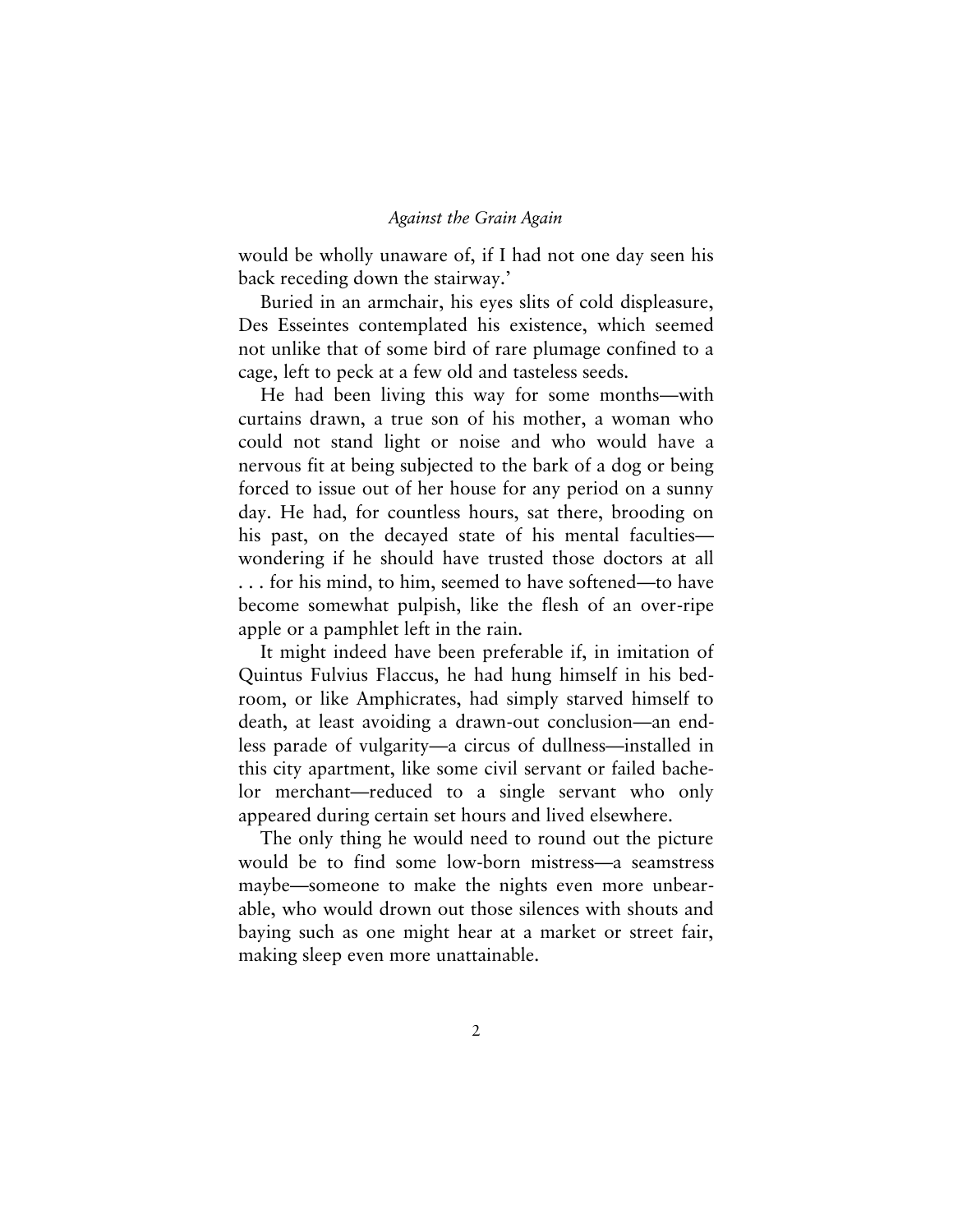Previously he had lived a night time existence, like that of a bat, breakfasting at sunset and thereafter enjoying the solitude of his own thoughts until dawn, but his doctor, a certain Denis Viète, having expressed his concern that Des Esseintes, without radical changes in his style of life, would subject himself to self-destruction, had prescribed regular hours—those of a banker—to sleep by ten and up at six. It was considered vital to his constitution, a supposed remedy against a terrible fate.

'Improper hours of sleep are a cause for depressive mental emotions,' the doctor had said. 'The congested condition of the brain thus invoked could, in your fragile condition, be catastrophic . . . and, even if by some miracle you spared your own life, lead to premature dissolution by other means.'

Thus, when the clock struck half-past nine, Jean mechanically wandered into the bedroom. He looked at the place with dismay. Though fair-sized, it had a strangely empty appearance, hardly one of comfort or homeliness. Aside from the bed itself, the only other furniture in the room was a single chair, a chest of drawers, and a bedside table on which was set a lamp and the 1520 edition of Odo of Cheriton's somniferous *Flores Sermonum ac Evangeliorum Dominicalium*. He had refrained from putting any sort of knick-knacks or pictures in this chamber—anything that might awaken his mind, stir his thoughts—he wished the room he slept in to be like the cell of a monk.

Dolefully he changed into a pair of pyjamas.

Though not the least tired, he lay down and closed his eyes. He wished he could have taken a few drops of laudanum, but, again—his doctor had forbidden it—and so he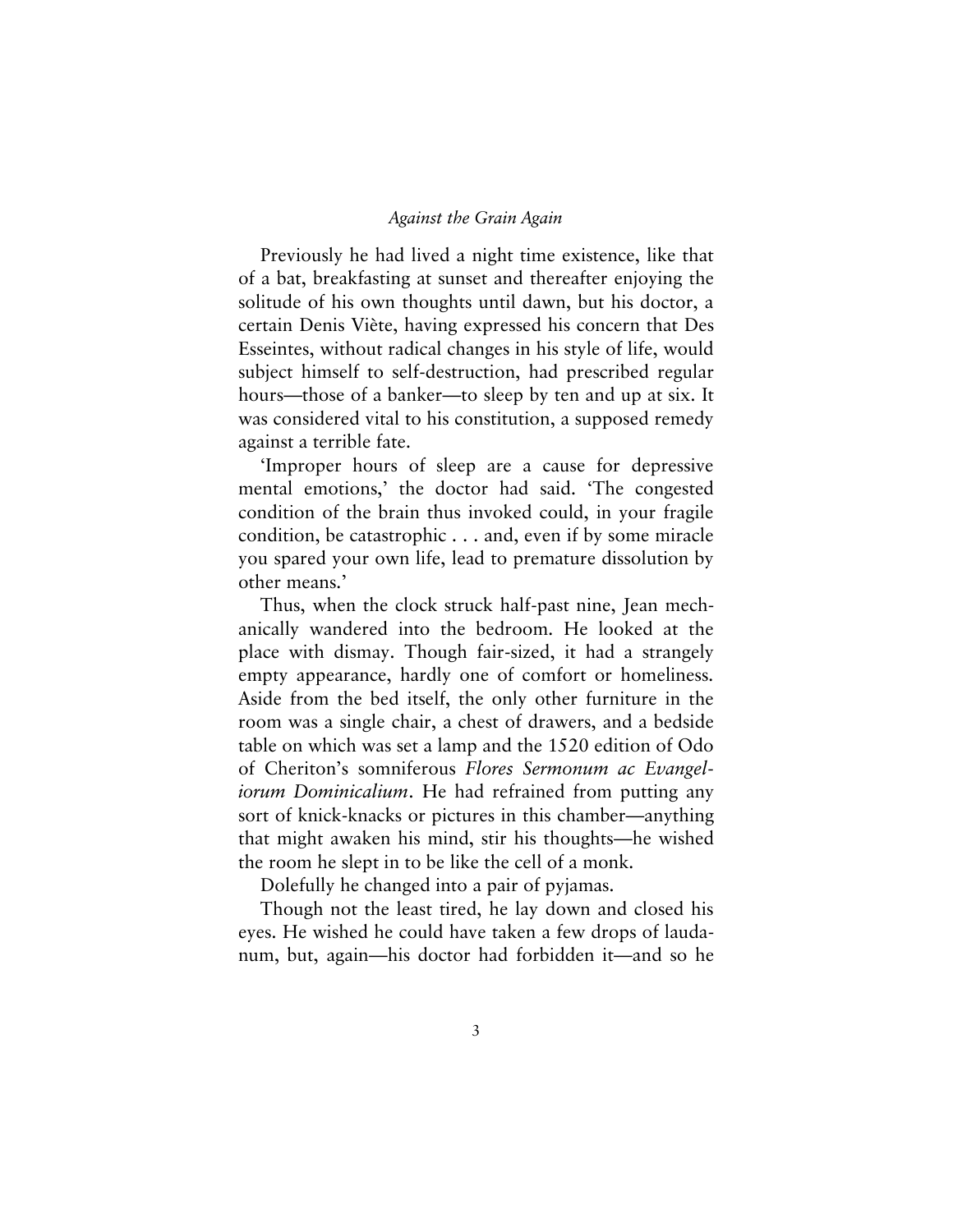was left with his mind swinging this way and that, regurgitating old ideas, memories, thrusting together and stirring them, as he tried desperately to delve into nothingness, the oblivion of sleep, battling against his aesthetic emotions, trying to dull his mind and deaden his imagination. And it was at that hour, more than ever, that he wished he had been born with less keen sensibilities—had been born some common lout, one of those fellows whose thoughts slithered along like slugs—slow and simple; since there was little doubt that, the more refined one's tastes, the more lofty one's ideas, the more one suffered—and so it was that he felt a martyr to his own intellect, to his own aristocratic blood.

Just as he was finally beginning to drift to sleep, his thoughts beginning to dissipate into oblivion, he was jolted to his senses by the sound of voices:

'Prostrate yourself!'

'I obey!'

'The flesh excites, the world entices! Suckle ye at his bosom!'

'I desire to serve!'

Then, in a thundering voice: 'Dear Satan, our Lord, who orphans children, who tortures men and sends them off to war, where they lose their limbs and commit rape and other wonderful atrocities, we commend to you our distracted, aberrant service. Lord Satan, you who are so much greater than God, you who find satisfaction in my sins and who are refreshed by tortures and murders, hear our cries that we may henceforth serve you! Satan, you who never forgive or show pity, you, who with your icecold seed incubate the wombs of adulteresses and strum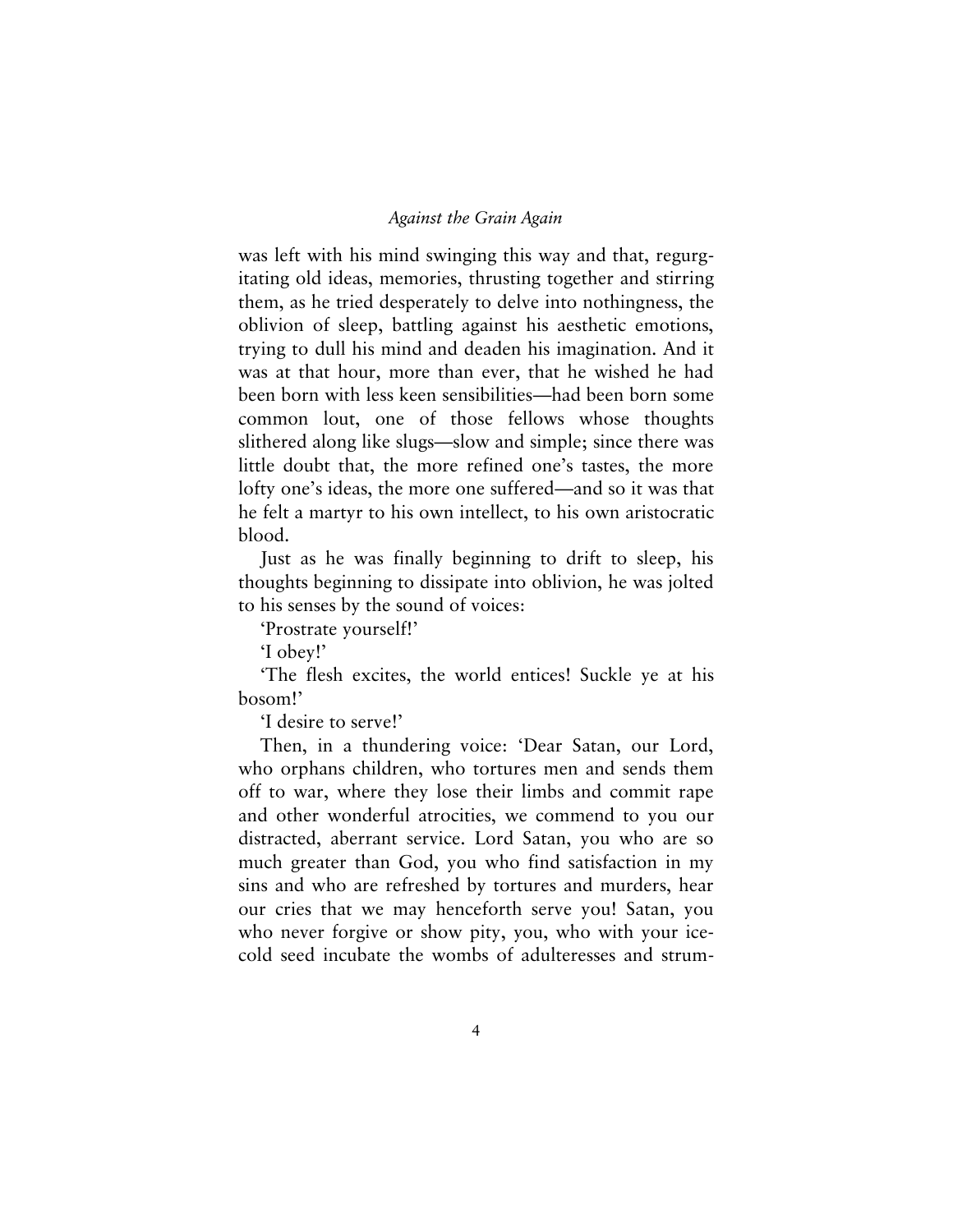pets that they may, with agonising screams, give birth to transgressors and malefactors, your journeymen, that they may commit horrible actions, that they may engage in enormities such as would make even the most blemished souls tremble with disgust, bestow on us your approbation that we may continue unhindered to engage in depravities!'

At first Jean thought he was having one of his habitual nightmares, but then, pinching himself several times in the thigh and neck and seeing that he was awake, he considered that maybe someone was in the room with him, the voices seemed so close at hand. But, as he listened, he soon realised that those frightful tones were intruding through the bedroom wall, were coming from the flat next door where the peaceful gentleman lived.

He lay there in the dark, with his eyes open, listening as the voice, now strident, now pleading pushed its way through the wall.

'I, a proud slave of Lucifer, one who finds strength, not in good deeds, not in giving bread to the poor or succour to the afflicted, but rather in the most supreme vileness, in the heights of vice, in traumas of blood and semen, in unmitigated lust and extravagant pollution, am here to pay heed to your words. For when you say, "Go and sin more!" I obey, and there is nothing I would do for you that would make me blush, and there is no puddle so filthy that I would not languish in it for you, who have leeched from my heart the last drops of pity and remorse and filled me with the desire for gold and infinite couplings. Now, grant to me, and all those who are here present with me, that we may join together in an orgy of corruption and debasement, the will and power to serve you!'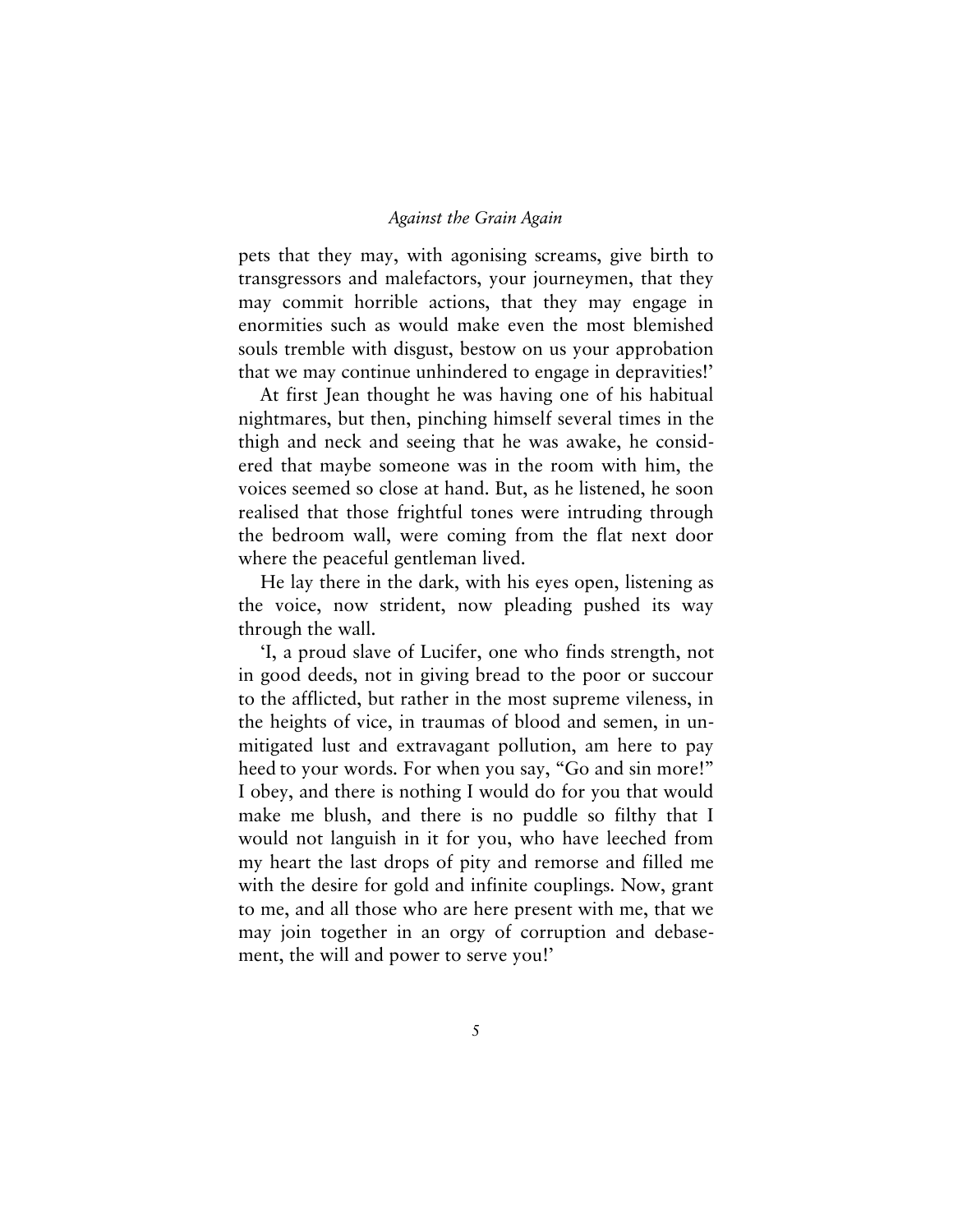This was followed by strange laughter, odd groans that united with random phrases. He could no longer make out the words, only the accents, now lecherous, now juvenile noises that were all the more frightening for their obscurity.

And then there was silence.

Des Esseintes lay there beneath the sheets, his eyes wide open, his mind trembling like a frightened cat.

Indeed it seemed that his neighbour led a more lively existence than he had previously suspected.

#### ဢ

All the next day he was restless. Strange sensations seemed to overtake him. At one moment he felt cold and put on a thick jacket; but then, moments later, sweating like a horse, he tore it off in a fit of agitation. He picked up a volume of Dracontius, read a few pages, and then cast it aside, not having understood a word. When lunch was served, he had not the slightest appetite, and merely took a few sips of wine, which tasted sour, as if it had been made from copper coins rather than grapes.

He lit a cigarette and paced his study.

His mind, beyond his control, kept going over details, the stories and histories he had read of black masses—how, for the host, they used foetuses which, combining with semen, menstrual blood and ashes from the crematory, they ground into a paste; and how they also, at those awful rites, drank chalices of menstrual blood, and sometimes worse, sipping these wretched liquids while consigning themselves to the Dark Lord. Standing around, each hold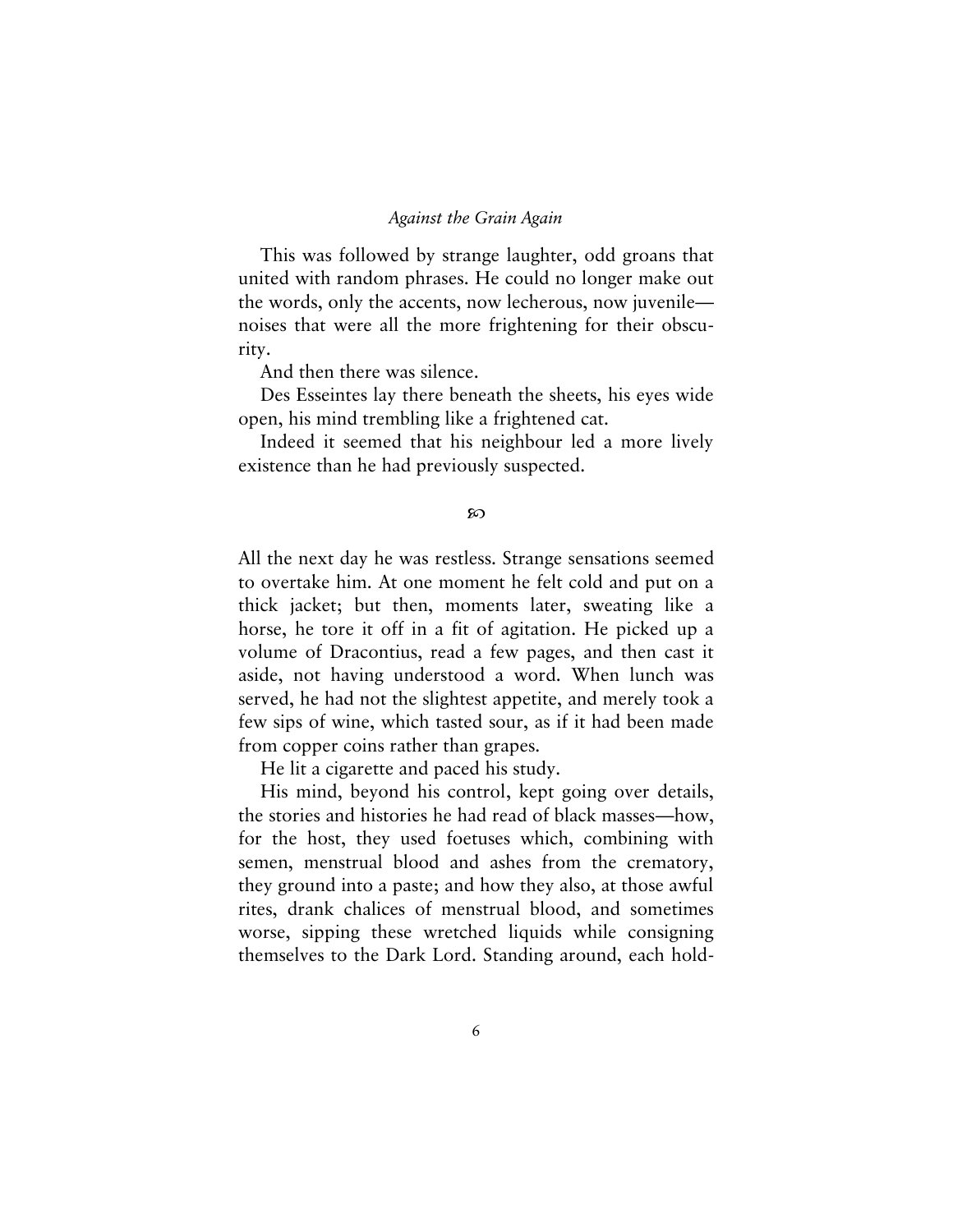ing a candle of white wax, while the priest held a candle of yellow wax made of hangman's fat—that is to say *adeps hominis*, the fat of men put to death by hanging or any other legal means—with a wick made of the hair of a murdered whore.

'I would have thought,' Des Esseintes mused, 'that what I heard last night was a hallucination if it were not for the fact that such things are all too real, especially in the European capitals, where the vices bloom to their fullest, and where an ample harvest is always there ready for that fellow with horns on his head and fangs like a boar to take.'

Indeed, was it not common knowledge that Paris, more than any place on earth, had men and women dedicated to the service of Satan? Did not the papers, every other day, speak of it spreading like a contagion? Were there not said to be salons in which those who met trampled on the cross, said the Lord's prayer backwards, and committed abhorrent acts on pages of the Holy Bible? Had not a group of female magicians been apprehended just the year before for engaging in demoniacal impregnation? Was it not a known fact that consecrated hosts were regularly being stolen from Catholic churches in order that they might be profaned in the name of the Antichrist?

He sat down in his armchair and, with eyes half-closed, let his mind drift, drawing up a sort of *proces-verbal* of the proceedings that happened next door. From mere thought, his mind seemed to be summoning up visions, so that these things seemed as if they were passing before his very eyes. . . .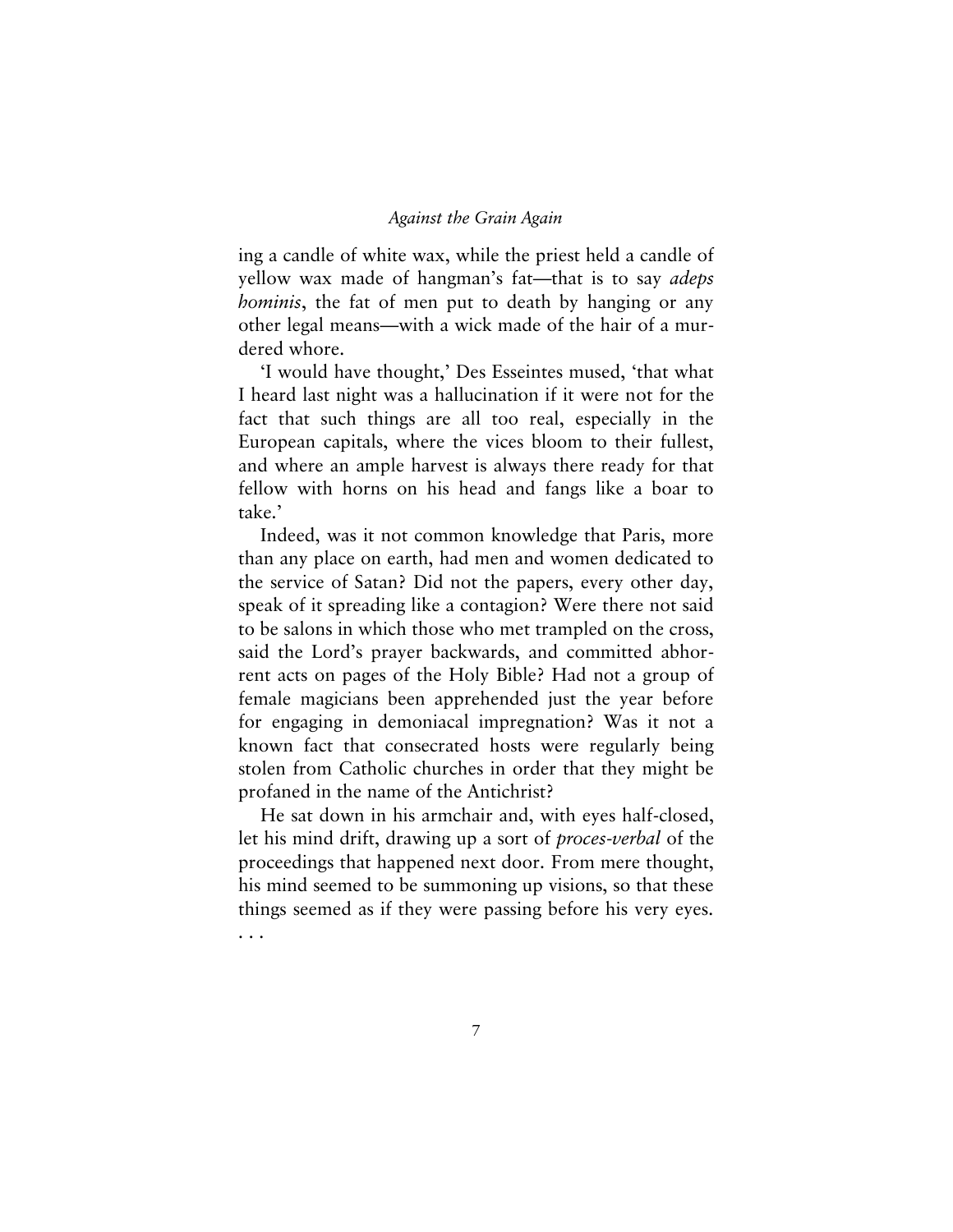He saw the figures, maybe six in all, as, one by one, they silently marched past the concierge's lodging—shadowy, mysterious beings who would then tip-toe up the carpeted stairwell—would rap ever so softly on the door, the door opposite his own, which, with well-oiled hinges would glide open admitting the visitors within.

These folks would not speak, only greeting each-other with nods of the head and obscure signs as they proceeded into the back-room, which was hung in red, and lit up with tapers. A large table is set in the middle of the room and over it is draped a black cloth with red trim. . . .

And then this group which only congregates under the shades of night, these votaries of Satan gather round. Their costumes so obscure them that it is impossible to tell age or sex, social status or occupation. Are they lords or statesmen, riff-raff or bourgeoisie, these putrid comrades who disguise their stench with flowery scents and meet there at the crossroads of infamy and abomination?

One of the figures steps forward. The hood is pushed back and long red hair falls about the shoulders. It is a daughter of the moon. Other hands, with fingers encrusted in rings and nails glimmering in the candlelight, reach out and help her to disrobe. Now, quite naked, she lays herself upon the table, fully exposing the over-ripe contours of her body, its every cleft and fissure, to the onlookers.

Then another figure steps forward and, the hood of this one also having fallen back, we can see that it is a man—a fellow with broad shoulders and an axe-shaped beard.

'Behold, and fix your eyes on the altar of Satan!' he says in a deep, slightly giddy voice, before throwing himself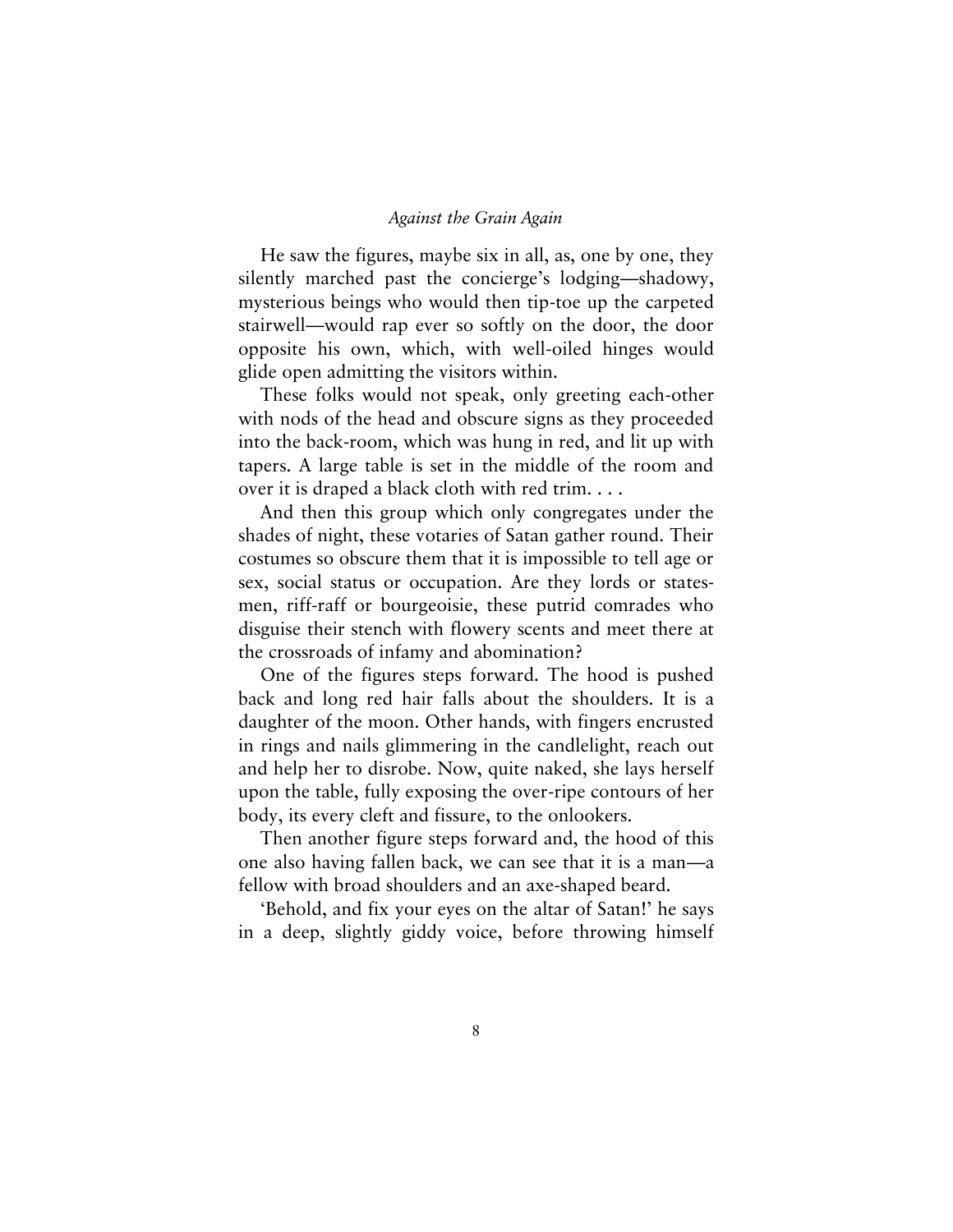down, thrusting his beard upon the woman's feet on which crosses are tattooed.

Then one of the other members of the party, from the depths of their garments, produces consecrated hosts, those wafers stolen from the Chapelle Expiatoire and La Trinité, from Notre Dame de Lorette and St Augustin. And, after rubbing these hosts over her armpits and then toes, and then the most improper parts of her body, he then drops them into a pitcher of blood—blood derived from we know not whence—is it that of an animal, a man, a child?—all this while the woman is murmuring blasphemies, groaning in erotic transports, either feigned or real, her limbs agitating themselves, her legs opening and closing like scissors. . . .

Finally, during the small hours of the morning, these confederates of Satanism would disperse, letting the streets of Paris swallow them up—and they would return to their day-to-day existences, the mundane routines that disguised their wicked selves. Possibly one was the chaste wife of some public official, another a banker, another—who could tell?—a priest who preached prudence and temperance!

'I wonder,' thought Des Esseintes, 'if on the next Sabbath they will again congregate. . . . If I were to drill a small hole in the wall . . . about the size of a five-louis piece . . .'

And a chill ran down his spine as he thought of what he might see.

Three days later, however, in a noisy and disturbing display, a group of three or four workmen in red shirts marched up the stairs and entered the lodging opposite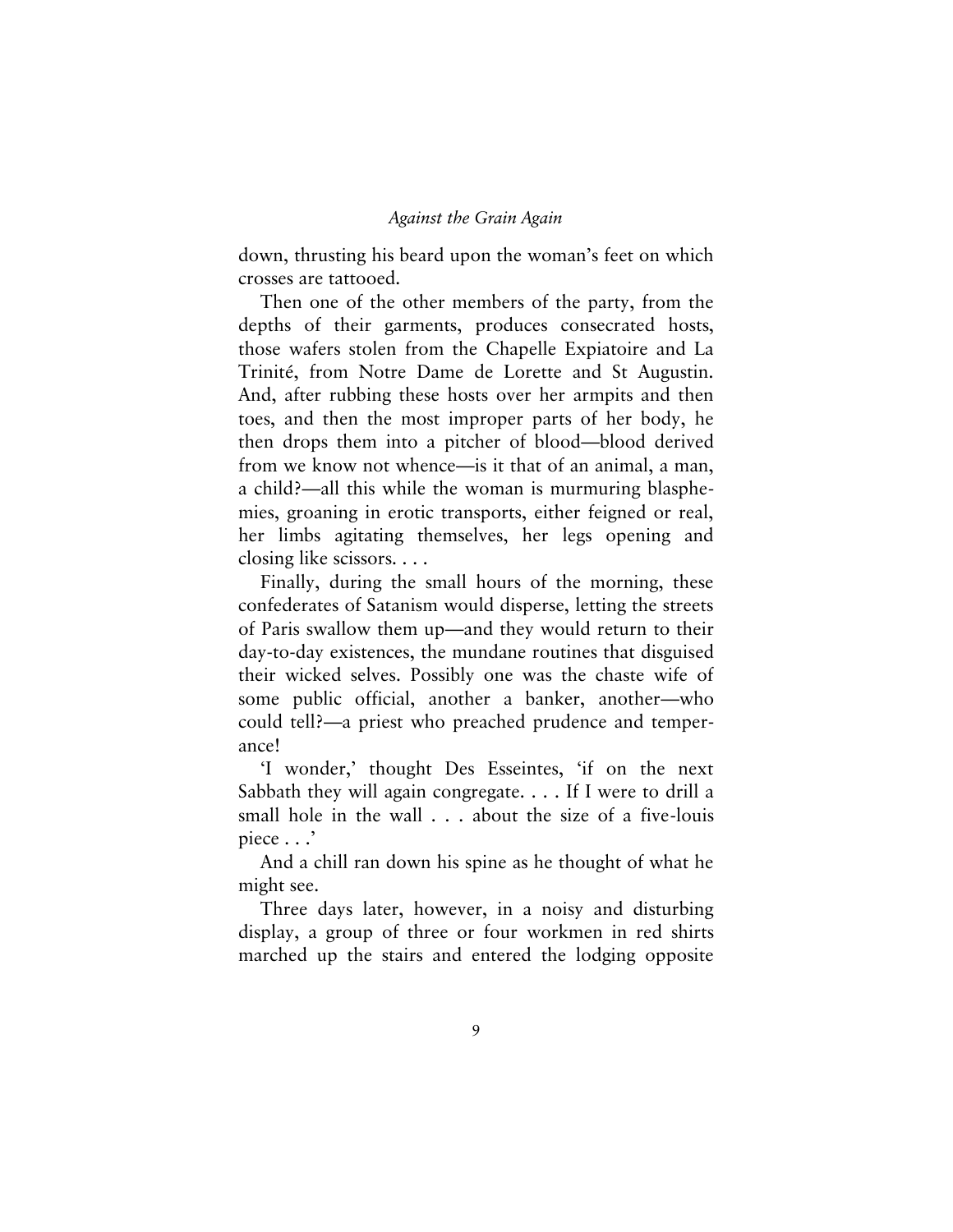his—the abode of the quiet stout gentleman. Numerous trunks and furnishings were removed, loaded onto carts and taken away. And a notice that an apartment was for rent soon appeared on the gate, near the concierge's lodge.

'Well,' Jean murmured, 'I hope, in any case, that whoever lets the place is as peaceable as the previous tenant.'